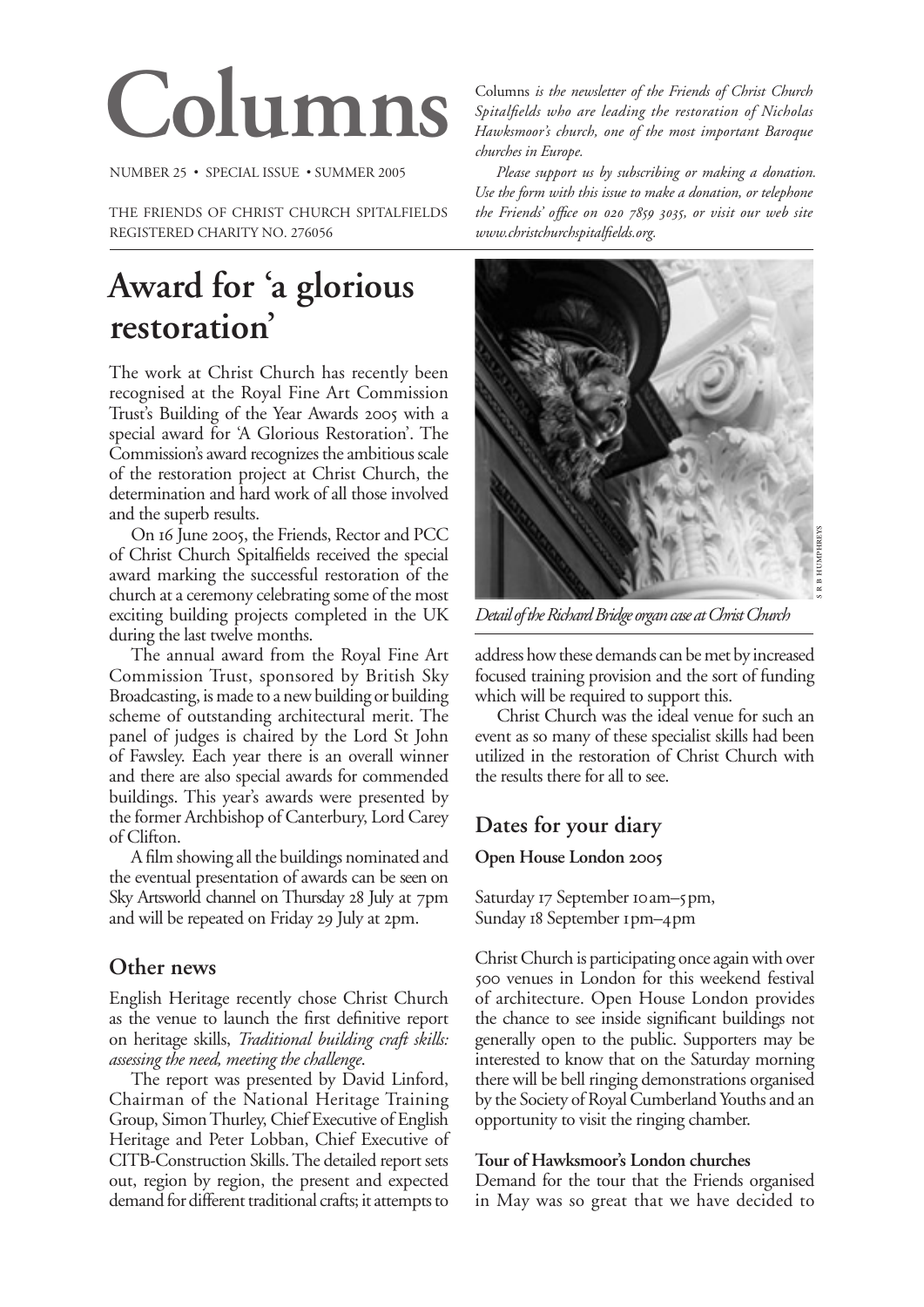arrange a second one for this year on Saturday 24th September. We are delighted to have as our expert guide Andrew Martindale, formerly senior caseworker with the Georgian Group and currently Director of the Architectural Heritage Society of Scotland. We look forward to seeing many of our supporters at all these events.

# **Support**

Although the restoration of the nave of the church is now complete, there is still vital work to be done: the complete restoration of the fine 1735 Richard Bridge organ; refurbishment of the crypt area to support the work in the church; and other smaller items such as restoring the monuments and buying suitable church furniture.

If you would like to support the ongoing work of the Friends, please consider making a donation by filling in the form enclosed with this newsletter. Every donation counts and is greatly appreciated. Thank you.

# **Cards and booklets published by the Friends**

Enclosed with this special edition of *Columns* is an order form for the cards, books and leaflets currently available from the Friends. All proceeds go towards the restoration work at Christ Church.



*Sunflower for the new south door case carved in oak by the workshop of Gonzalez & Harms in Chard: a fine example of the traditional crafts instrumental to the restoration of Christ Church.*



Published by the Friends of Christ Church Spitalfields Registered Charity No Christ Church, Fournier Street, London Telephone 020 7859 3035 friends@christchurchspitalfields.org www.christchurchspitalfields.org